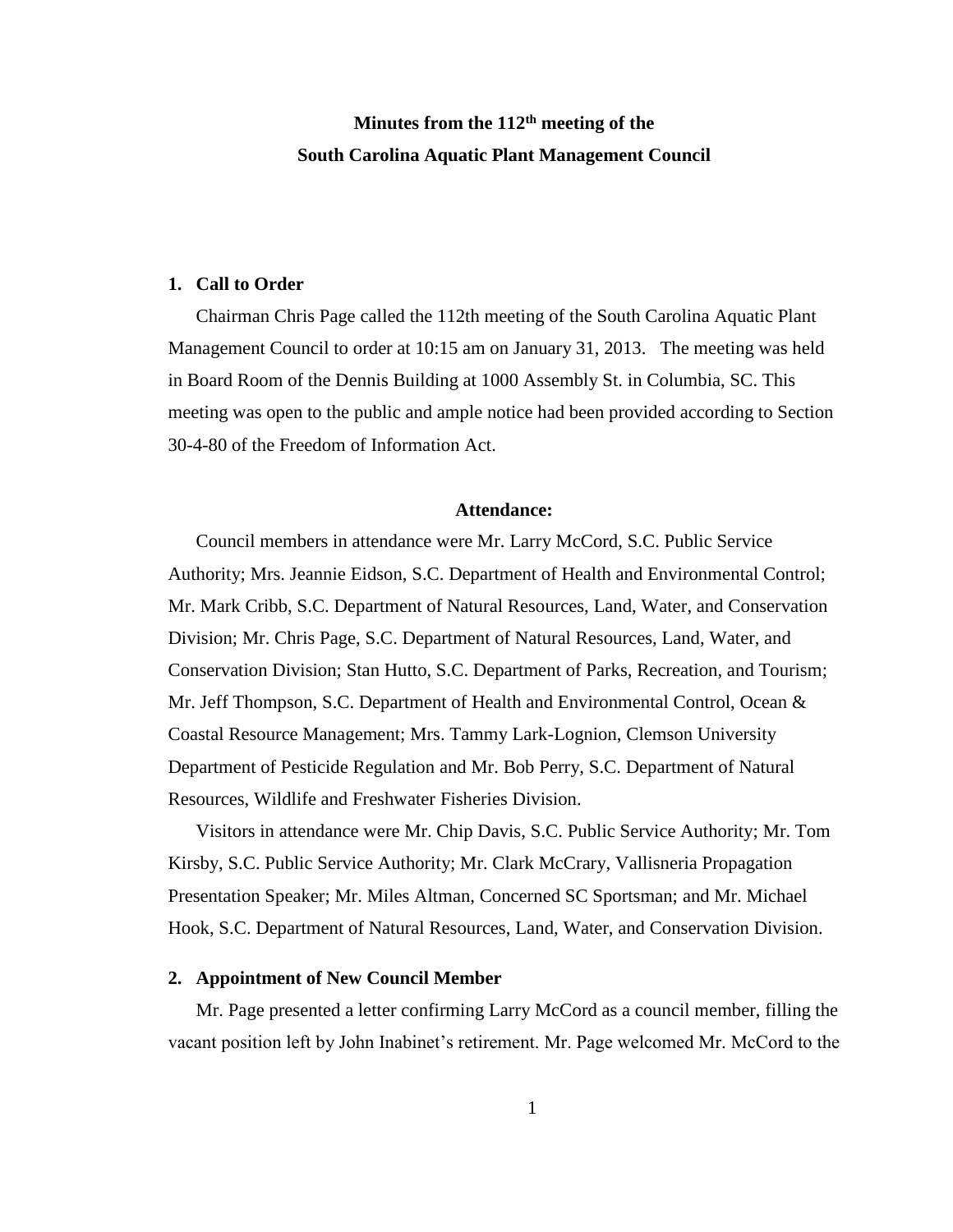group. Mr. McCord indicated that he appreciated the opportunity to "roll his sleeves up and get to work".

# **3. Minutes of the 110th and 111th Council Meetings**

Mr. Page presented the minutes from the  $110<sup>th</sup>$  and  $111<sup>th</sup>$  meetings of the Aquatic Plant Management Council for review. Minutes were reviewed. Mrs. Eidson made the motion for the  $110<sup>th</sup>$  and  $111<sup>th</sup>$  meetings of the Aquatic Plant Management Council minutes to be accepted as written. Mr. Cribb seconded the motion. No discussion was needed and the motion carried unanimously.

# **4. A Partnership Effort for Further Transplanting Native Preferred Species in Lake Marion and Lake Moultrie**

Mr. Page indicated that while the Aquatic Plant Management Council doesn't have control over native plant re-establishment programs, he thought it would be of interest to the Council considering all of the work done on the Santee Cooper Lakes. Mr. Page then introduced Mr. Clark McCrary.

Mr. McCrary indicated that he began conversations with SC Ducks Unlimited, which evolved into a conversation with Ducks Unlimited at the national level, in order to facilitate native plant transplanting on the Santee Cooper Lakes. Mr. McCrary also said that he had initiated contact with Larry McCord at Santee Cooper and with Chris Page with the SCDNR about the project. All involved mentioned they would be willing to help with the project. The goal of the project would be to further promote new areas of valisneria around the Santee Cooper Lakes. To begin the project, Mr. McCrary would like to see some work days set up in the spring and early summer to begin transplanting the Vallisneria from the Spiers Landing area to the upper portions of Lake Marion. Some areas of interest may include Hickory Top Beach to Persanti Beach, Santee Cooper WMA, and Low Falls Flat. These were initially chosen because of their suitable habitat and a location in the lake that should promote further dispersal of the seed by the natural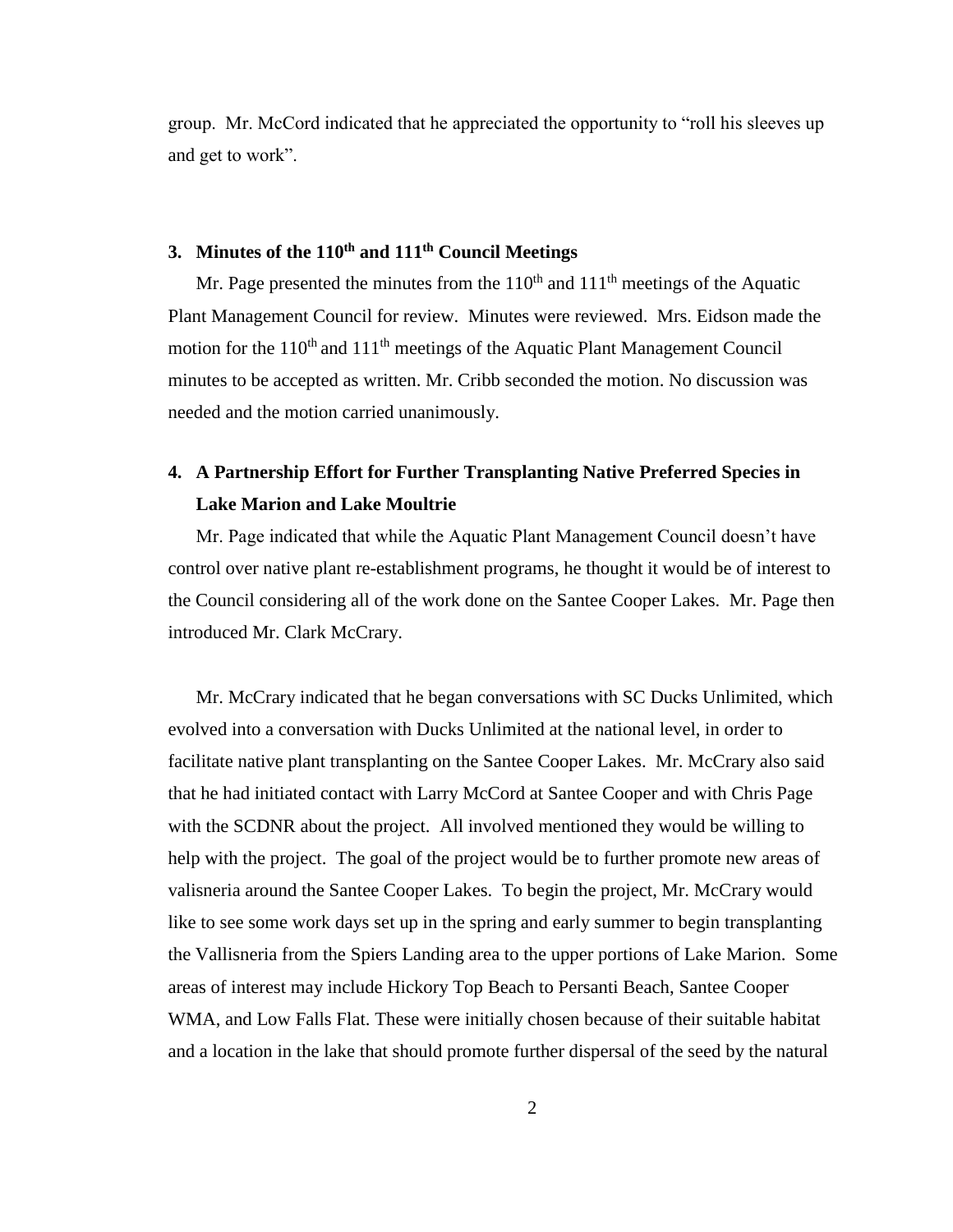currents in these areas. Mr. McCrary would really like to get the ball rolling with the transplant effort and he noted that he has volunteers willing to help and has funding available from SC Ducks Unlimited and possibly even private businesses from the surrounding area. Discussion followed detailing the exclusion devices for protection of the newly transplanted plants. Discussion also entailed more areas for transplanting, suitable habitats, and the threat of advancing hydrilla populations. Santee Cooper, via Larry McCord, again indicated that they were very appreciative and was willing to work with any group who was interested in helping. He also indicated that a grant was being developed for a transplanting/establishment of native plant communities on the Santee Cooper National Wildlife Refuge. Mr. Page thanked Mr. McCrary for his participation with the project and asked him to develop a project proposal to be delivered to Santee Cooper and the SCDNR detailing the project.

#### **5. Draft 2013 Aquatic Plant Management Plan for Public Release**

Mr. Page introduced the Draft2013 Aquatic Plant Management Plan to the council. It was noted that the only changes to the plan from the previous year were made on the following water bodies: Lake Greenwood, Lake Murray, Lake Monticello Recreation Lake, and the Santee Cooper Lakes. The major changes to Lake Greenwood and Lake Murray was the addition of verbiage that indicated that it was nearing time to begin the maintenance stocking of grass carp in those lakes. The Lake Monticello Recreation Lake was a complete addition to the plan, as hydrilla was recently discovered in the area. Mr. McCord was then introduced to details the proposed changes made to the Santee Cooper Lake portion of the plan.

Mr. McCord began with a PowerPoint presentation detailing the history and present condition of the aquatic vegetation on the Santee Cooper Lake System. A quick history of the evolution of the plant populations from 2006 to present conditions was given first. Last year's prescribed treatment and sterile grass carp stocking was reviewed. Mr. McCord then detailed the aquatic plant survey and noted that there was "a little over 7,000 acres" of hydrilla in the lakes. Increasingly valisneria is becoming more and more impacted by hydrilla. Many places that at one time were solid valisneria are becoming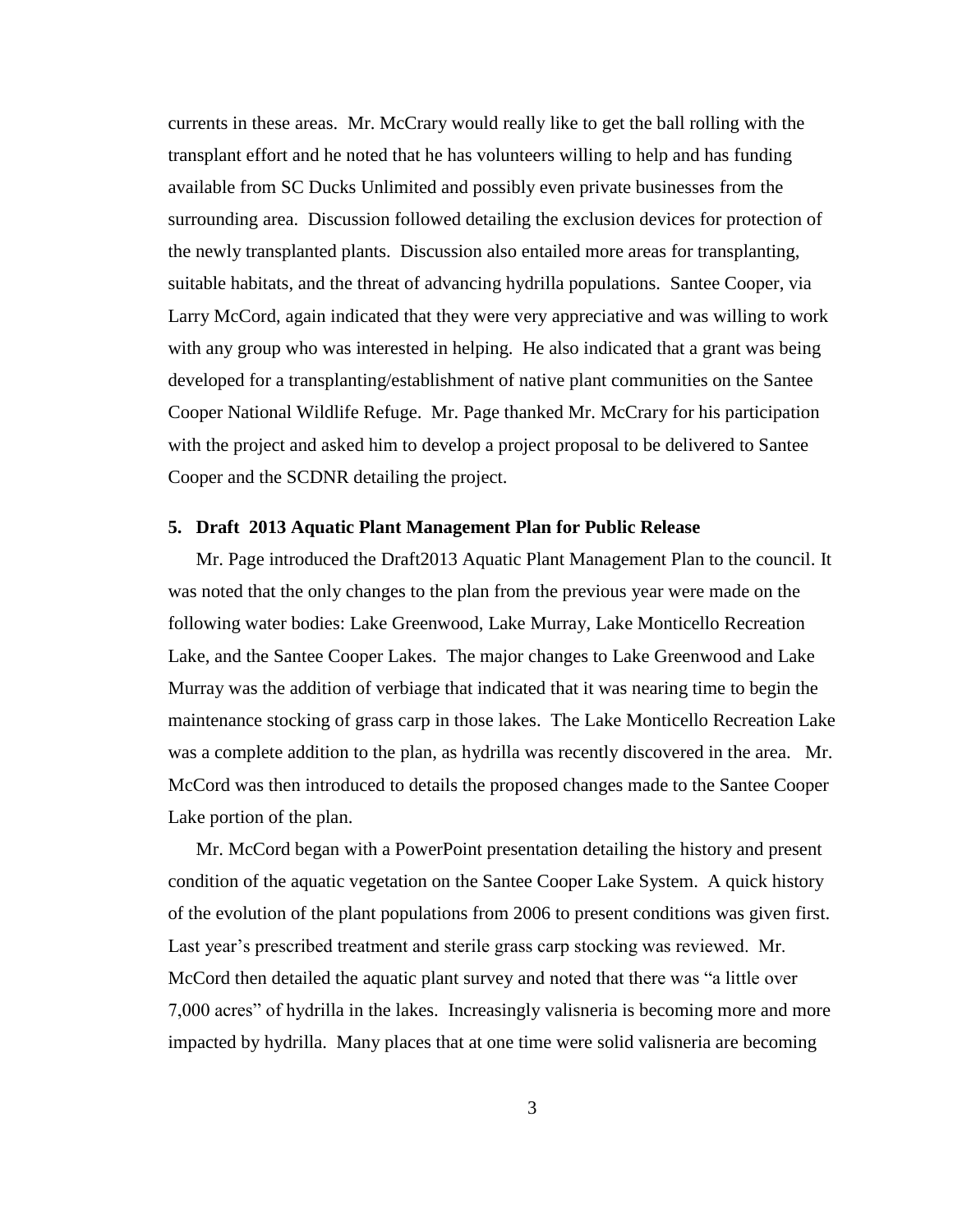dominated by hydrilla or at least transitioning to mixed stands of valisneria and hydrilla.

A small discussion on the increased presence of water hyacinth on the lakes this year was entertained. It was noted that warmer winter temperatures for the last two years and higher than average river flows coming into the upper lake most like was the cause of the increased visibility of the water hyacinth population.

Discussion returned to the distribution of the hydrilla population between the two lakes. Bathymetry of the two lakes was also discussed. It was also noted there was an increase in the documented eelgrass populations but with that being said many of the eelgrass beds were in mixed stands with hydrilla. This results in the fear that there will be significant future decreases in eelgrass numbers. Mr. Page noted that the eelgrass acreage combined with the native submersed vegetation acreage was at 9.2% which almost reaches the goal of 10% aquatic vegetation coverage. Mr. McCord mentioned that those numbers will be difficult to maintain with hydrilla present. He noted that habitat loss due to direct competition and the use of a biological control agent would be the reasons to expect declines in the native submersed plant populations. Historic sterile grass carp populations and maintenance stocking efforts were discussed. A discussion followed about the timing of the 2012 sterile grass carp stocking. Of the 109,000 sterile grass carp to be stocked in 2012, only approximately 89,000 were stocked prior to September. The remaining 31,400 fish were stocked in late September or October. The possible impacts of the delayed stocking were discussed. Following the same stocking strategy as last year, Mr. McCord proposed a 2013 sterile grass carp stocking rate of 113,600. This number was reached by subtracting the 31,400 late stocked fish from 2012 from the 145,000 fish ascertained from following the guidelines set forth in the adaptive plant management strategy for 2013's aquatic plant populations. Pros and Cons of fall and spring stocking times and possible future strategies were evaluated.

Mr. Page discussed how the 2013 changes to the plan were presented, any changes to the plan was made in red. There weren't many changes from last year, mostly updating the numbers and deleting extraneous verbiage. Mr. Chip Davis questioned whether the "percentage increase" number should be presented in the 2013 Aquatic Plant Management Plan. Mr. McCord expanded upon that thought process, detailing that the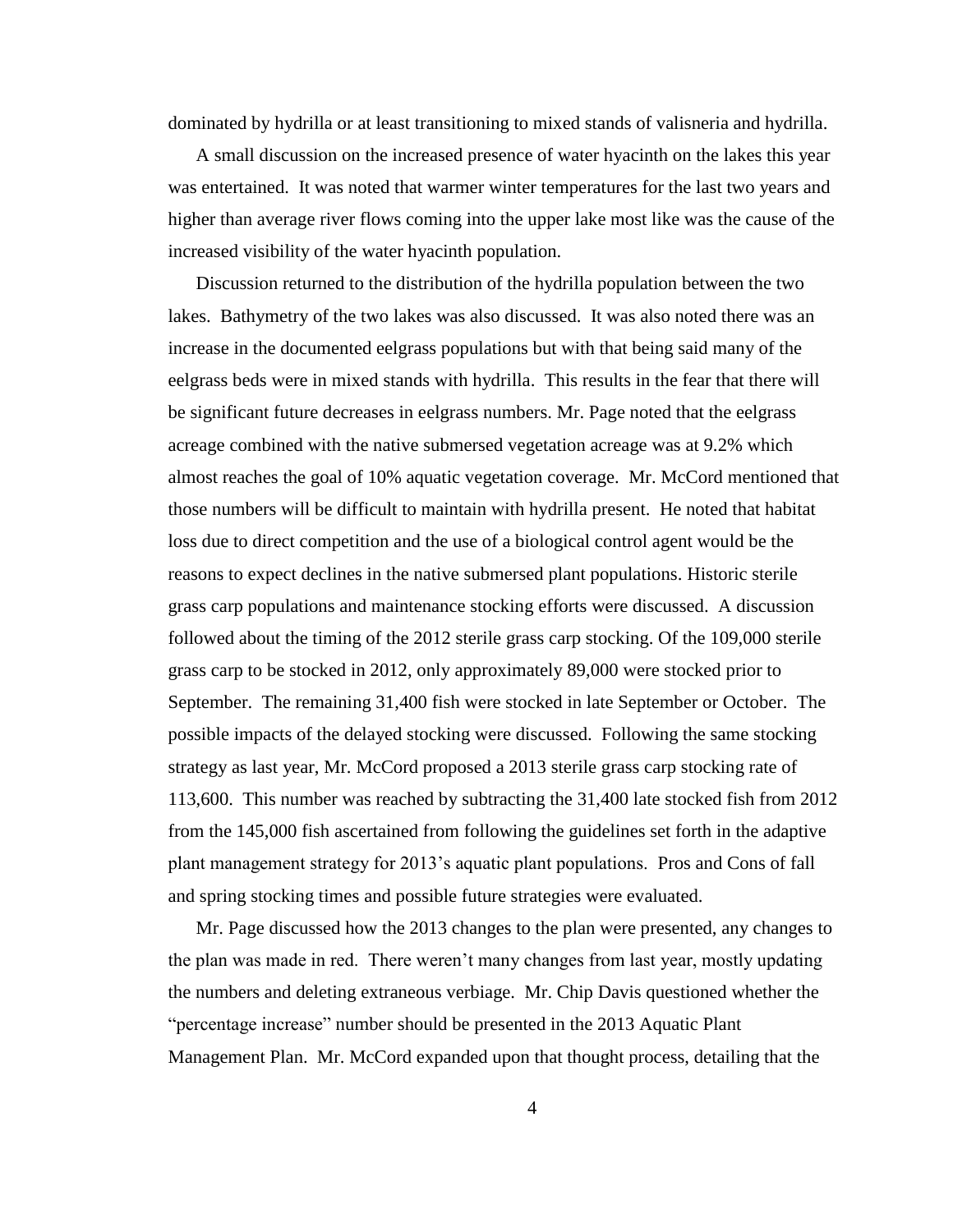percentage increase could indicate a value different from the slope of the line on a graph representing the same information. For example, the percentage increase from 2010 to 2011 was greater than the percentage increase from 2011 to 2012 but the slope of the line on the graph depicting the actual numbers is steeper going from 2011 to 2012. Mr. McCord said he didn't have a problem with the percentage increase value being left in the plan as long as in the future that number wasn't used in making decisions based on the percent increase or decrease. Mr. McCord would rather see those decisions based on the actual acreage figures found in the yearly surveys. Mr. Page did indicate that some of the cost share issues from the past were not included in the plan. He mentioned that SCDNR will continue to assist Santee Cooper by providing herbicide control work on the WMA's and possibly another project similar to last year's helicopter treatment of Crested Floating Heart. A discussion on the SCDNR/Santee Cooper cost share followed. Mr. Crib made the motion to accept the draft Santee Cooper portion of the 2013 Aquatic Plant Management Plan as written to be put out for public comment. Mr. McCord seconded the motion. The motion passed unanimously.

Mr. Page then went over the other changes for the 2013 Plan. Lake Monticello Recreation area was added to the plan. 25 acres of hydrilla was discovered and a small treatment was completed last year. The plan proposes a 25 fish per vegetated acre rate for 25 acres for a total of 625 fish. The funds will be provided from a trust fund set up for SCE&G from the original grass carp stocking on Lake Murray. Lake Greenwood and Lake Murray was just updated to modernize them. Both lakes, most likely, will be needing maintenance levels of grass carp stockings in the near future. As for this year, no stocking is needed. Lake Murray has seen some re-growth of naiads and pondweeds. Lake Greenwood has not seen any appreciable re-growth yet. Mr. Page also indicated that the cost share has been dropped from \$40,000 to \$30,000 for all water bodies in the 2013 Aquatic Plant Management Plan. A motion was made to accept the draft 2013 Aquatic Plant Management Plan for release to the public was made by Mr. Bob Perry. Mr. McCord seconded the motion. The motion passed unanimously.

5